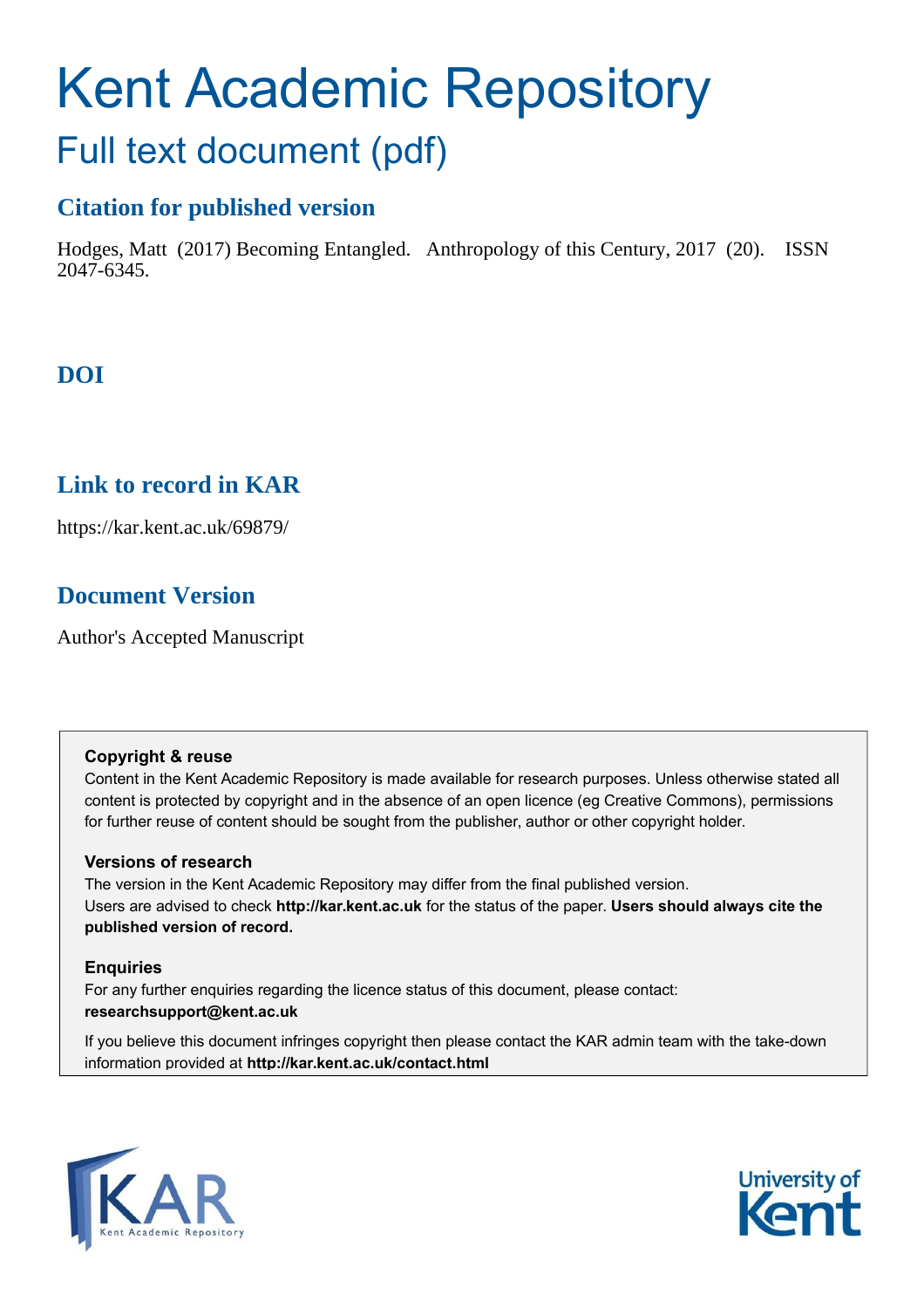# **BECOMING ENTANGLED**

[MATT HODGES](http://aotcpress.com/author/matt-hodges/) 

## Entanglement: the secret lives of hair **BY EMMA TARLO**

Eeva hands over her hair quite matter-of-factly in a transparent plastic bag. A flaxen plait, irresistibly silky and elegantly coiled, reminiscent of a Victorian love token … I find myself stuffing it quickly into the depths of my shoulder bag as if hiding something indecent. Later, when we sit down for lunch in the café of the British Library, I let it out of the bag and stroke it with the reverence it deserves, but something feels wrong. I am caressing the disembodied hair of my friend, and she is sitting opposite me, full bodied, tucking into chicken and vegetable soup …

To hook, in the narrative sense of the word, is not always the opening gambit of an anthropological story. As professional readers of such stories we hope, at best, for something that will help place us in the scene, and evoke the themes to be pursued by the author. Seldom do such stories truly compel us as readers to enter the imaginative world of the text. Only rarely do they exert the surprise and pull of Tarlo's opening pages. Entanglement starts with an anthropologist speaking to another anthropologist – specifically, Emma Tarlo is in the company of Eeva Berglund. In the unpromising venue of the British Library café, they eat and talk about Berglund's 'flaxen plait', a photo of which, it seems, also adorns the cover of the book. Does Berglund want a last look? But she has already photographed her locks before handing them over, to be mailed to a 'Hair Embroidery Institute' in China. She has said her goodbyes. For Tarlo, this uncanny episode ignites a blaze of ruminations on the hair trade and the themes of her book. We learn of a similar encounter with 'Ann P.', another hair donor; a digression on L-cysteine, a protein derivative extracted from hair that is still used in making bagels; the subversive impact of the 'bob' on American mores between the wars; the distinctive texture of a Chinese hair found on a flight to Wenzhou with its 'tightly packed, overlapping cuticles'; a snapshot of 19<sup>th</sup> Century hair fetishism; before the chapter finally ends with the despatch of Berglund's package to China, posted by Tarlo the day after their encounter. 'I resist,' writes Tarlo, 'the temptation to wave it goodbye'. Indeed, it is not the last we see of it.

What manner of anthropological opening is this? An unanticipated one, within the literature. Tarlo diverges from the tropes that often govern anthropological writing so as to entangle the reader within the associative consciousness of her narrator-persona. In this opening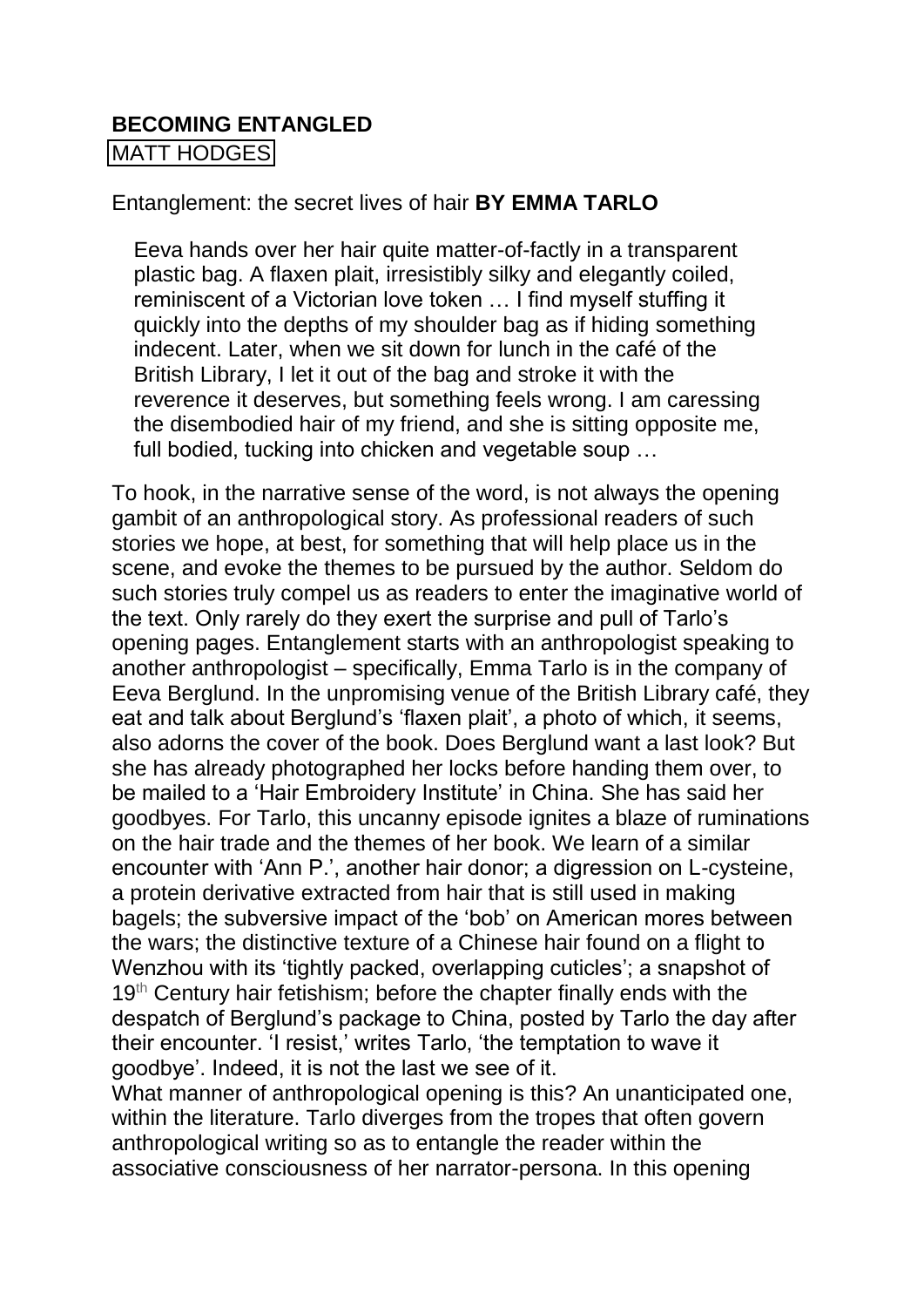chapter of digressions – worthy of Laurence Sterne – we encounter the principal themes of the book: the global hair trade, its labourers, traders, its personalities, its shapes, scents, and historical roots, its cultural variations, its joys and sorrows, and its complex political economy. But we are also introduced to Entanglement's stylistic hallmarks. A sense of humour, to be sure, is one of them. The use of a first person narrator to structure the narrative via association (with attitude) is another. This enables shifts in time and place to mirror the logic of thematic narrative and analysis – as this particular narrator is an anthropologist, naturally – and track the globalized commodity circuit that is the book's ethnographic subject, and its historical connections. And the presence of the human face and individual experience is to the fore – a myriad of individuals and vivid characterisations pulse through the book, both historical and contemporary. The hook itself is finally resolved at the end of the text, some 400 pages later, when we learn that Eeva and Ann P.'s hair has arrived safely at its destination – where it is now on display in a glass case, beneath a portrait of the Queen. The photograph appears on the narrative's final page.

Reviews of Entanglement to date have focused on the startling tales and insights that Tarlo has forged from three years of ethnographic study of the global hair trade, funded by her Leverhulme Trust Major Research Fellowship. These have appeared in non-academic forums such as the New York Times, the TLS, Literary Review, and prominently on the BBC. But as I was writing this review, the news came that Entanglement has won this year's Victor Turner Prize for Ethnographic Writing, from the Society for Humanistic Anthropology. Entanglement was clearly written for diverse publics – a wide audience – but it strikes a deep chord with anthropological debates as well, particularly when read in tandem with Tarlo's other publications on the topic (e.g. Tarlo 2016). It is not an exclusively academic text – far from it – but it is no less anthropological for that. It is seductive, it is entertaining, it is ethnographic and analytical, and it is troubling and dark – particularly when it zeroes in on the world of labour. There is much that could be said about its subject-matter, but what I want to focus on is the book's technique. How does Tarlo's narrative achieve its goals? And what might we take away from her literary-anthropological project?

# *Anthropology and 'Topological' Storytelling*

What is immediately clear from Tarlo's opening is that her narrative focuses on the hair trade, and that it pursues this via linkages facilitated by a methodological modus operandi that echoes George Marcus's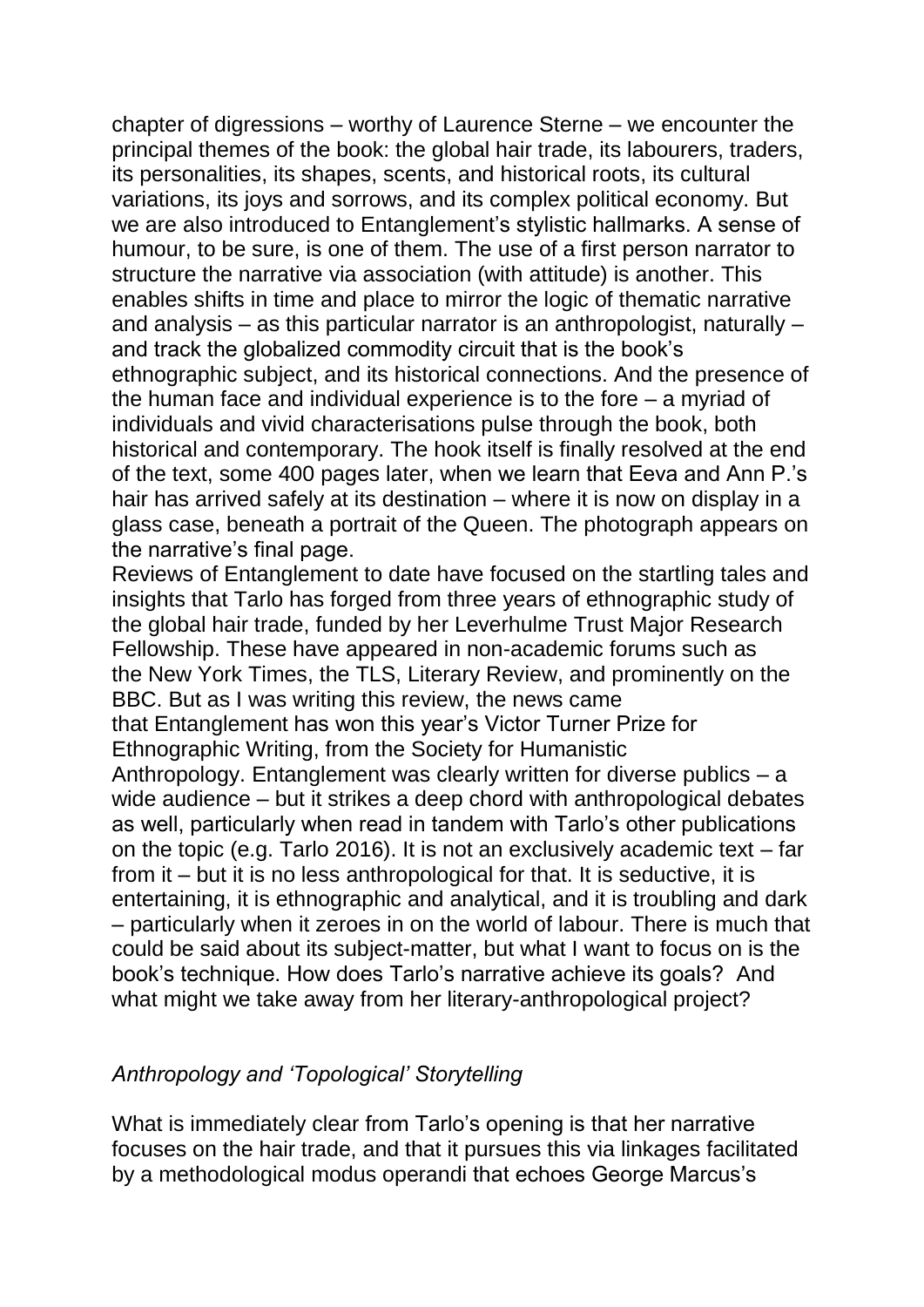conception of a 'found imaginary'. In an appendix on sources that caps the narrative, Tarlo signals its anthropological lineage, but holds back on the theory. The genealogy of the work is nevertheless clear to anthropological readers, if not to the wider audience it has captured. Two seminal developments arguably define how anthropologists currently think about space and time in the contemporary era. The first is conventionally dated to the publication of Eric Wolf's magnum opus, Europe and the People without History, in 1982. What once appeared as discrete and bounded could be recast as connected, in space and time, and constituted through processual networks – or 'history'. The second development is more recent, clustered around a series of publications on time and history (e.g. Stewart 2016). Even time and history, this literature argues, are culturally conceived – culture is historical, but history is also cultural. The ways in which we imagine the globalized history and connections of which anthropologists write are profoundly cultural (and constructed) in nature.

In the shadow of these conceptual innovations lies a further question that, increasingly, demands attention. How should

anthropologists write about connectivity in time and space? The conceptual armoury of today's anthropology is overflowing with smart tools for unpicking the scalar workings of globalization. But the techniques we can employ to narrate this 'topological' world (to employ a trope of the times) are much less apparent.<sup>1</sup> In fact, the question still seems hardly to be asked. Yet writing, it is clear, is central to how we imagine this world to be.

Anthropologists write, but most still do not think of themselves as writers. Perhaps the problem starts here, even if we now acknowledge that writing is central to what we do. Tarlo does 'write', and she writes extremely well. This has not always been a capability that anthropologists have admired. But to write well requires as much thought as to analyse, and a similar degree of practice to excel. Increasingly, anthropologists and other social scientists are recognizing that how we tell a story, and by implication, how a reader responds to it, affectively as much as conceptually, has a significant impact on how we think and what we know. But there are still relatively few models to which

anthropologists can turn for how to write innovatively.

Tarlo's Entanglement takes an important step towards filling that gap. How can one evoke the entangled nature of modern temporal and historical experience, now that Wolf's confidence in Western historicism and its enthusiasm for Newtonian time has been undermined? Such a

 $\overline{a}$ 

<sup>&</sup>lt;sup>1</sup> See Argenti 2016; Lury, Parisi and Terranova 2012.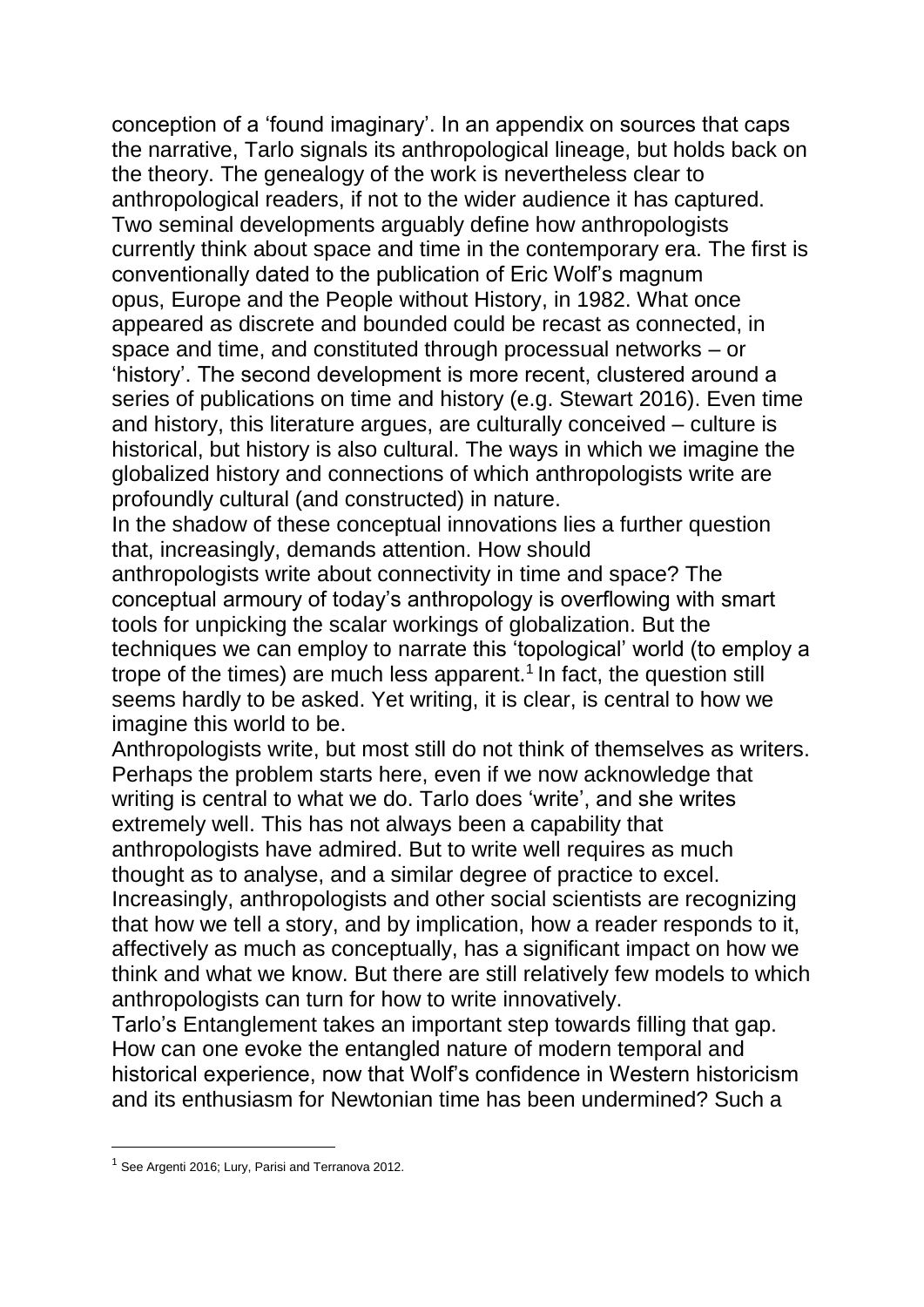story might be shaped according to a 'topological aesthetics', where the guiding principal is the cultural malleability of time, space and history. There are distinguished precedents for such storytelling, reaching back to Virginia Woolf's Mrs Dalloway (1925), with its stream of consciousness technique, or the temporal and spatial experimentation of the U.S.A. trilogy (1930–36) by John Dos Passos. In such works, the linear narratives of the 19<sup>th</sup> century novel are fractured and the connectivity of time and space revealed via association and juxtaposition, with the aim of illuminating human experience. But anthropologists have taken much longer to latch onto the value of literary innovation. How can one tell a story that incorporates anthropological insights into the contemporary world and reaches wider audiences? How can one reveal complex connections, stay grounded in the ethnographic lifeworld, and keep the story going?

# Narrating Transit

Entanglement takes the reader on a journey, ostensibly Tarlo's intellectual and ethnographic research journey, although the author is in reality the invisible figure offstage who manufactures the narrator and her voyage. It is a journey in space, to India, Africa, the US, Myanmar, China, Europe, and Britain, to wig factories, hair fairs, Hindu temples, fashion salons and hair loss clinics, but also into the past, to  $19<sup>th</sup>$  century France, Britain, and other locations. Without a single narrative present to which the story returns, it is also at times a leap into the future. The fluidity of the narrator manages these transitions, making connections pragmatically, as and when necessary to convey insight, illustration and analysis, revealing how events and moments fit together, charting the connective tissues and timescapes of the trade organically, not according to the imposition of an external schema. It is a journey in conceptual transit, in cultural passage, in anthropological navigation. An improvisational analytical aesthetic is in play, managed by a narrator who flits between narrative visibility and invisibility, to reveal both the sensuous lifeworld of her research, but also a plethora of information tapped from archival and documentary sources.

How does this operate in practice? The book is structured into 16 chapters or sections, with enlightening (but not comprehensive) notes, and a concluding section on sources, anthropological and otherwise, as indicated above. Many images, contemporary and archival, also complement and extend the text. Chapters address selected perspectives on the hair trade, each constituting a carefully weighed intervention into the subject matter, grouped under evocative and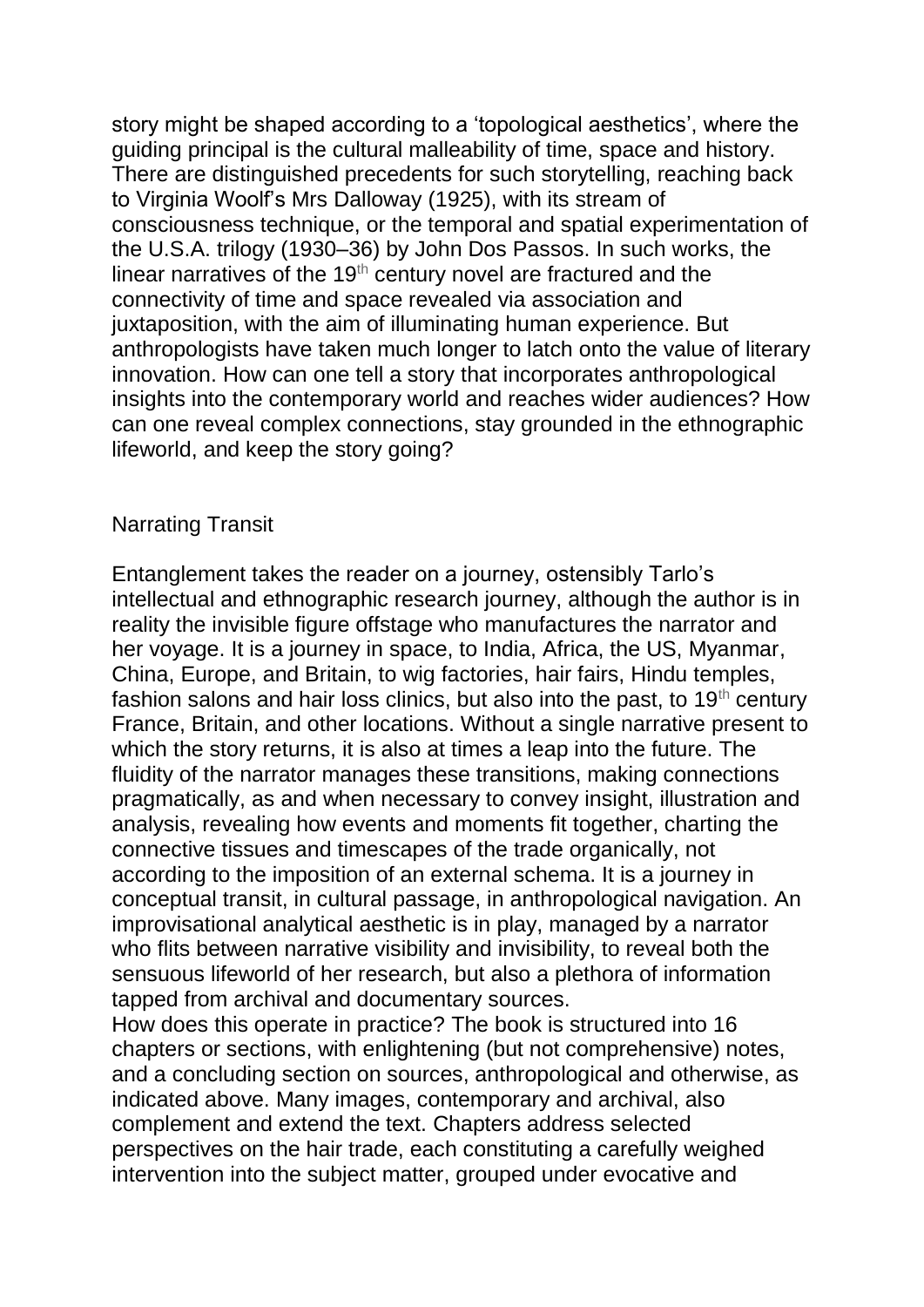thematic titles: 'Strange Gifts', 'Harvest', 'Tonsure', 'Sheitel', 'Combings', 'Crime', and so on. Titles that intrigue, and retain, in theme and content, anthropological purchase. 'Harvest', for example, opens with the description and analysis of 'BuyandSellHair.com', a website where people advertise their own hair for sale, which boasts of being the largest online market place for human hair in terms of the traffic it attracts, and profits it generates. The narrative then tracks back through time and space, to the hair harvests and sales of the  $19<sup>th</sup>$  century, in the United States and France, the first of a number of quantum leaps, forward to the harvests and hair markets of contemporary Southeast Asia, back to the compulsory shavings of  $19<sup>th</sup>$  century British prisons, across to the impact of military intervention on Chinese hair supplies to the 19<sup>th</sup> century French hair trade, the economic disruption of the First World War, the contemporary fashion for hair extensions. Along these pathways, we encounter cross-cutting themes of identity, nationalism and ethics, among others, teased out of contingent encounters and juxtapositions. The effect, by the end of the chapter, is both ethnographically immersive, in terms of evoking the human, embodied experience of these different worlds; and analytical, via accumulative insights that generate both an ethno-historical portrait of the globalized 'hair industry', and an anthropological understanding of its political economic connectivity and development. The portrait is selective, rather than comprehensive – with the narrator-persona and her 'research quest' as its driving force – and skilfully deploys a range of narrative techniques seemingly adapted from more 'literary' writing that would require a more extended analysis than I can offer here to adequately detail.

How does this associative narrative operate at the level of the paragraph or sentence? Let us focus in on another chapter, 'Combings', addressing the question of hair 'waste'. 'We lose between fifty and one hundred hairs a day', Tarlo begins, which cling to clothes or accumulate in plug holes and other unsavoury locations. 'We find these twisted globs of dead organic matter peculiarly repulsive, especially if we suspect that they are composed of someone else's hair …' (215). The chapter proceeds with a clearly-worded account of how, in the  $19<sup>th</sup>$  century, such waste was in fact sought after and collected in Europe, to be transformed via the wig trade into items of high fashion – indeed, we learn, for example, that the decision to cover the drains in rural Italy was reported in the New York Times of 1874 as an alarming threat to the industry.

This might seem amusing, Tarlo writes – in a brief passage bridging the 19<sup>th</sup>and 21<sup>st</sup> centuries – were it not for the fact that today's wig industry has exported this specialist form of rag-picking to the combs and waste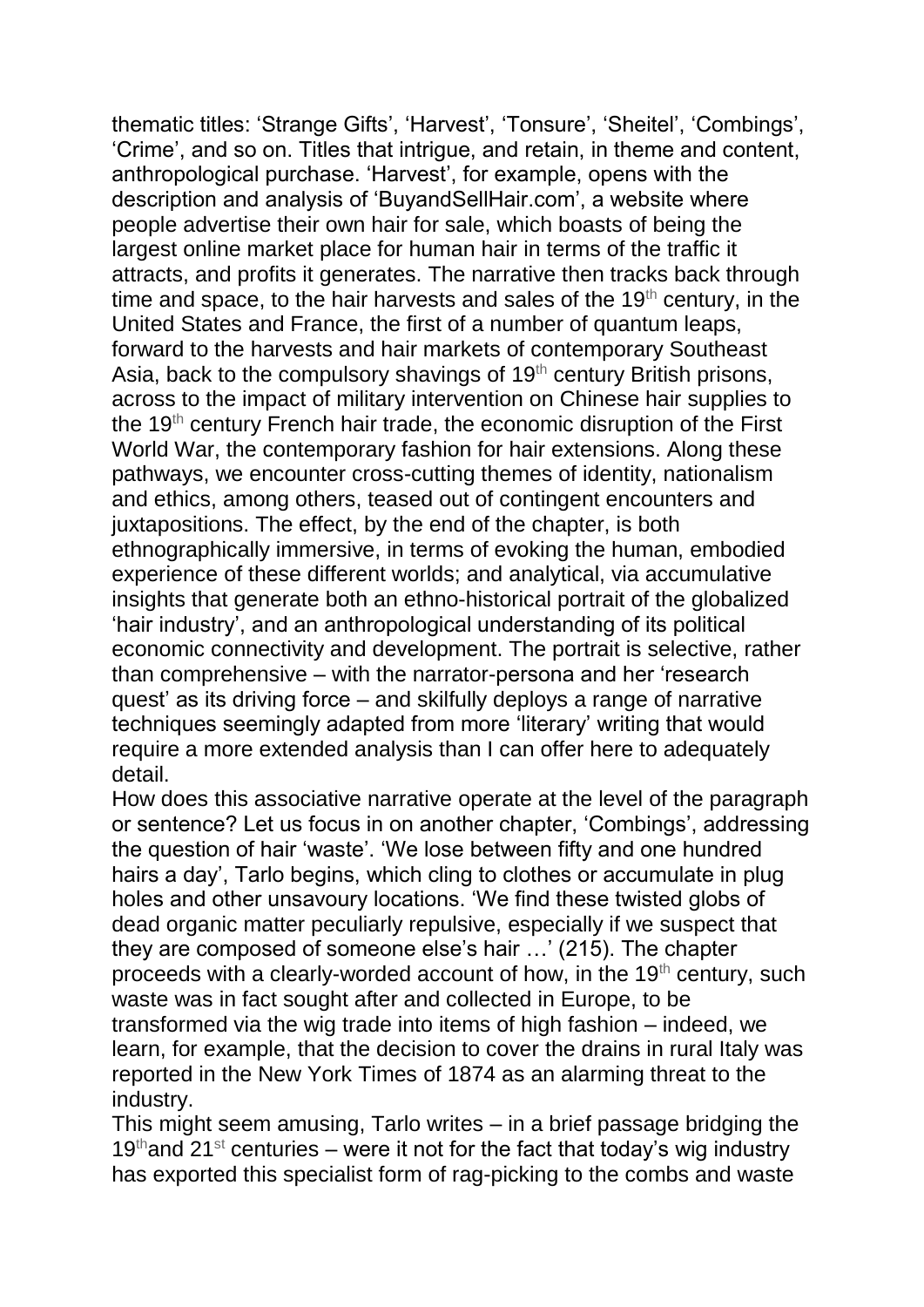mounds of Asia. 'I am standing in the streets of Chennai', she continues, 'talking to a waste picker who is perched high on the seat of a tricycle,' who earns 1,000 rupees per kilo of hair. The narrator-persona, now back at the forefront of the narrative and in detective mode, tracks this 'obscure trade' via correspondence with anthropologist friends to Myanmar, where she finds that huge quantities of waste hair from India are being sold. 'It has taken us nine hours,' she writes, 'but we are in Pyawbwe, and we head to the home of U Han Tun,' and a memorable encounter with his mother-in-law. From there, the narrator takes us inside the factories and compounds of local waste and hair merchants, illustrated with photographs of workers untangling hairballs with needles, oscillating between first person narration of encounters with named individuals, to documentary commentary on the production process, to generalizations on the industry in Myanmar, and by extension, Bangladesh. 'It is through [this] uncanny collaboration,' she writes, 'that new life is breathed into dead hair, which will eventually complete its reincarnation when attached to someone else's head on the other side of the world'. The reader, entangled in this associative but carefullystructured tale, is left with a strong, sensual impression of this life focused on combings and hair waste as lived by tangible, named individuals; and an anthropologically-informed assessment of its historical and contemporary resonance and organization. The narrative is characterized by an absence of jargon, vivid and concrete diction, regular alternation between scene and a generalising narrative viewpoint, a first person reflector that observes ('I wander around the village with its hand-built houses with walls woven out of local bamboo'), and processes ('I get a sense that hair is treated here as just another raw material'), while witnessing the human face of its informants ('When I ask her what she'd thought it was for before, she answers decisively, "Money!" Everyone laughs'). Nuanced transitions into and out of scene maintain the narrative momentum, hinged by the first person travelling narrator, and facilitate the reader's synthesis of the situations necessary to flesh out the trade at a local and wider level.

### Writing Beyond the Citadel?

With Entanglement, Tarlo enters a field of towering studies such as Mintz's Sweetness and Power, and more recently, Anna Tsing's Friction. Critique, in the sense of critical anthropology, is often at the heart of such works. But this 'dark anthropology' that Ortner (2016) pinpoints as a dominant and potentially restrictive contemporary trend is, in Tarlo's tales of the globalized hair trade, recast as a better-lighted world of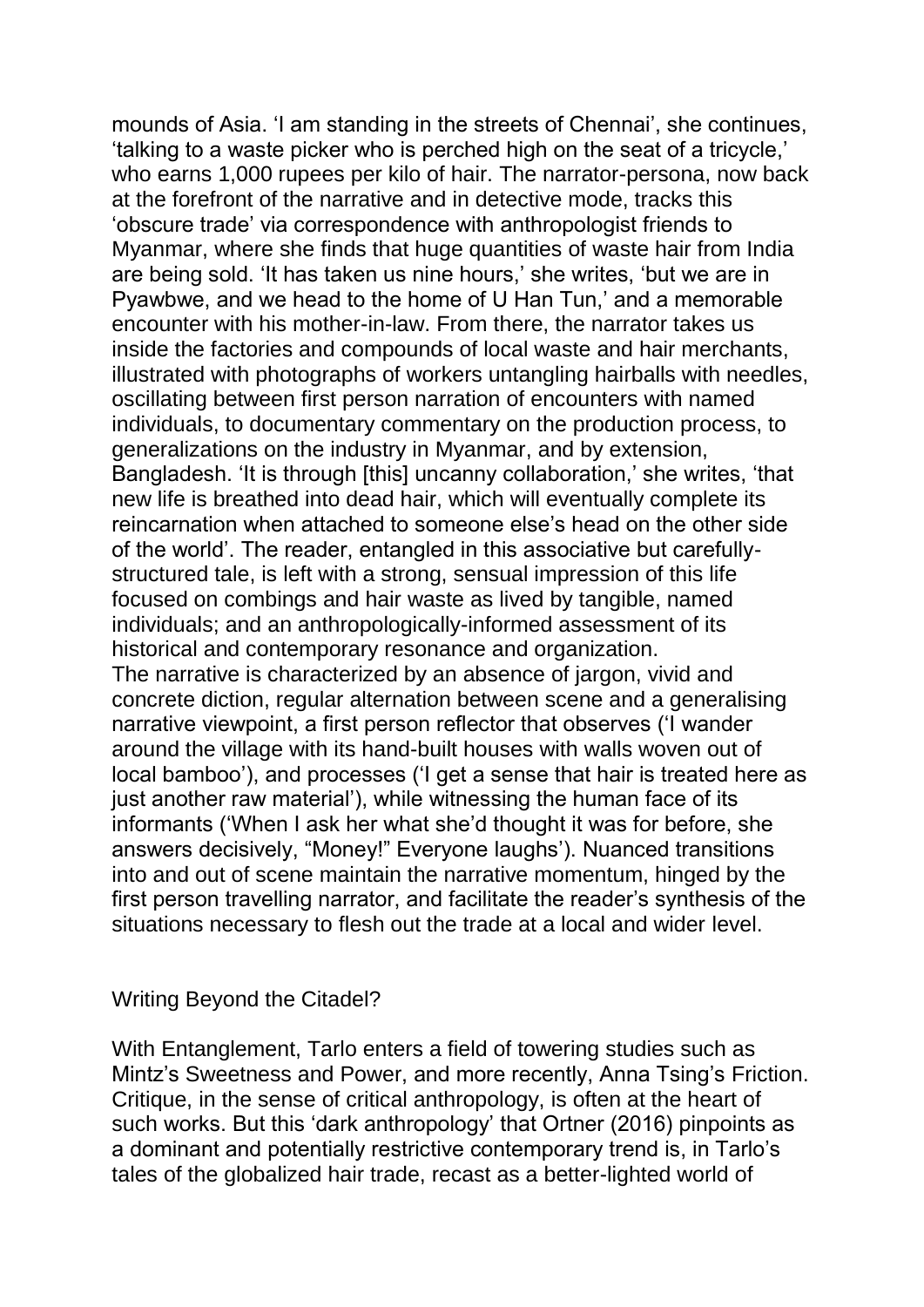keenly-evoked faces. The darkness is there, often in the narrative wings, and Tarlo signals where it lies. 'The trade in human hair generally relied, and still relies, on a gap in wealth, opportunities or values between those willing to part with their hair and those who end up acquiring it,' she writes, beneath a photograph of a young girl having her shaved head covered by a traditional Breton headdress in 1900. The laborious work that goes into untangling balls of comb waste is evoked, for example – repetitive and monotonous, taking its toll on the backs, eyes and lungs of workers, but for those living in poverty, we hear, it offers a 'fragile lifeline of sorts' – as are the words of Kaan, employee of GetHair, a Turkish hair transplant company in Islington, who, on being shown photos of people sorting hair in India and Myanmar, comments how they illustrate sadly that 'we are all caught up in a capitalist system'. However, a formulaic dissection of this trade and its complex hierarchies is absent from the narrative. Is this omission a necessary compromise to reach new audiences? It appears to be the result, rather, of a conscious strategy. With Ortner's critique in mind, one might cast the narrative as firmly 'post-dark', in the sense that it assimilates such insights while ensuring that they do not overwhelm the narrative. Included are the human faces, the empowering and varied nature of involvement with the global hair trade, and many ethnographic tales of human agency, to balance and contextualise the images of lives spent unpicking hairballs or the assumed exploitation of Asian hair factories.

In this sense, Tarlo's figure of the anthropologist-intellectual is a cousin and travelling companion to Scheper-Hughes' 'public anthropologist'. Unlike Scheper-Hughes, there is no strident – or laudable, depending on one's vantage point – commitment to a 'barefoot anthropology'. But the model of the intellectual shared by both is increasingly visible in the contemporary academic world. It is also one in demand from younger generations entering the discipline, on the sharp end of social inequalities. 'Public anthropology,' Scheper-Hughes (2009:1) writes, 'assumes a particular relationship to the world. It also implies diverse practices. One is writing for the public – making our work more accessible and accountable … This version of public anthropology involves "translating" anthropological ideas and concepts into a version that appeals to a broad public.' To undertake this kind of work, one must be a versatile communicator. One must also be writing stories that are of wider interest, and by implication, undertaking research that nourishes such tales and insights. Tarlo's reach in terms of audience is successful in this sense – and includes 'traditional' academic output, of course. Where Scheper-Hughes and Tarlo diverge is in the nature of their public and political commitment, or the extent of its visibility – or, perhaps, its nuance and subtlety. Whether this constitutes a difference of emphasis,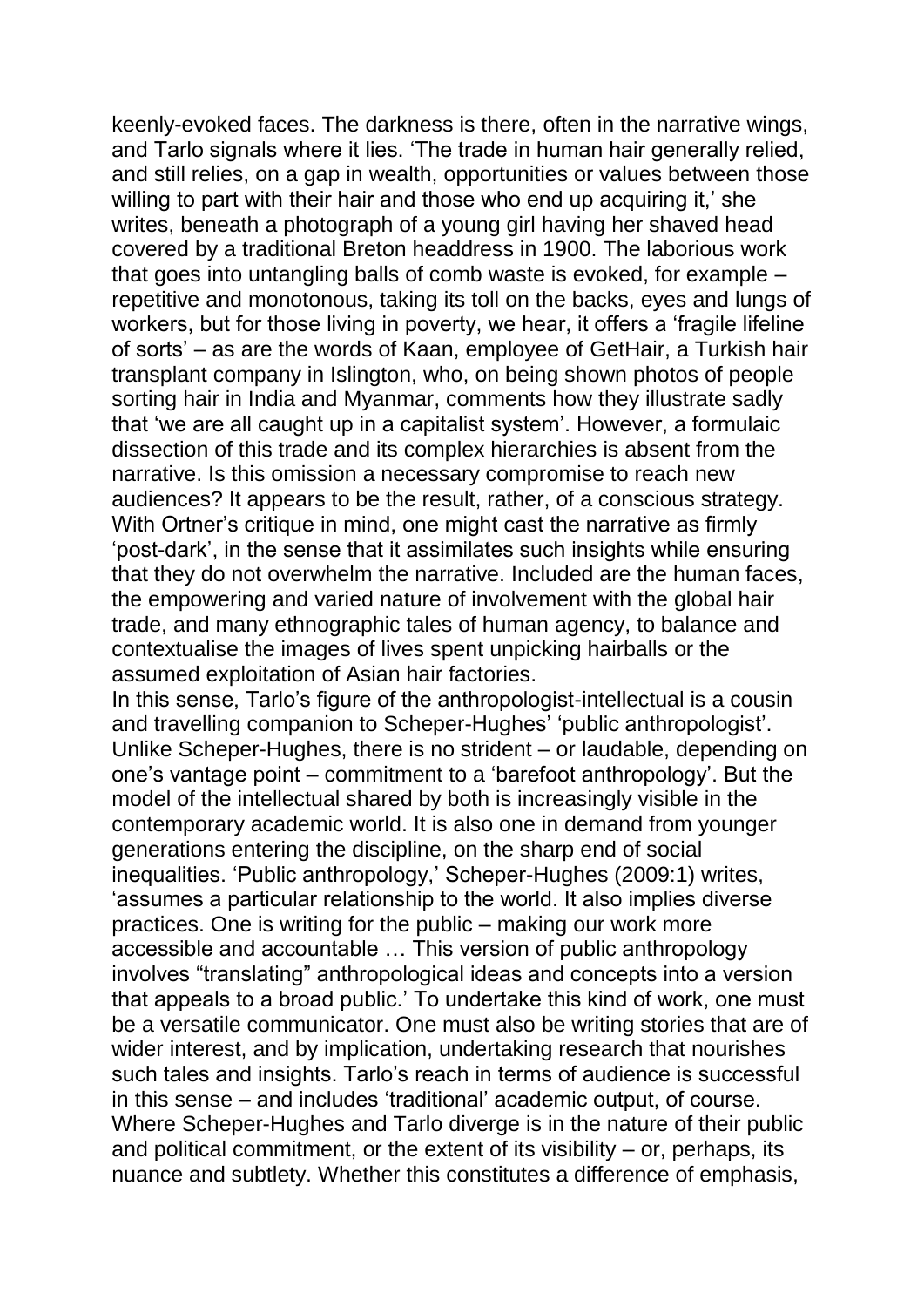or a firm criterion for passing judgement on one or other, depends on the reader's own disciplinary sympathies. How should detailed information on the social organization and hierarchies of global capitalism be incorporated into 'public' narratives? Was Adorno right – that the culture industry cannot bear too much reality? Or do we have an obligation to write better of human experience – and inspire recognition and pathos, and potential change where it is needed – through the skill of our narrative technique? Who might we turn to for advice?

Here at the University of Kent, we teach a course on Anthropology and Creativity in which students can conduct fieldwork and write up their findings in an innovative literary style (accompanied by an anthropological commentary). Tarlo, visiting Canterbury in February this year to deliver a paper to the Anthropology Research Seminar, spoke about Entanglement to these aspiring anthropologist-writers. The event triggered epiphanies among undergraduates, largely starved (as they claimed to be) of anthropological tales that convey the texture of life as they know it, in addition to its steadfast ethnographic documentation and conceptualization. (Scheper-Hughes often excites comparable loyalties, and in her ethnographic writing, can be similarly evocative.) Once the process of anthropological learning commences, such reactions of diligent and engaged students arguably becomes a manifestation, to twist Lacan, of the subversive Real within the academic constraints of the Symbolic. (The committee of the Victor Turner Prize have now fallen into line.) What is clear, is that Entanglement is an inspirational addition to the anthropological writer's canon, in the form of a reflector-narrator who travels, rather than standing still, who never arrives, only passes through, but does so in an extraordinarily observant and intense passage that vibrates with the complex registers and connectivity of contemporary human experience. Tarlo is not the only anthropologist currently responding to this call. But her contribution is a notable, penetrating, and highly readable one.

# **REFERENCES**

Argenti, Nicolas, ed. 2016. Post-Ottoman Topologies. Special Issue, Social Analysis 61(1).

Lury, Celia, Luciana Parisi and Tiziana Terranova, eds. 2012. Topologies of Culture. Special Issue of Theory, Culture and Society 29(1–2).